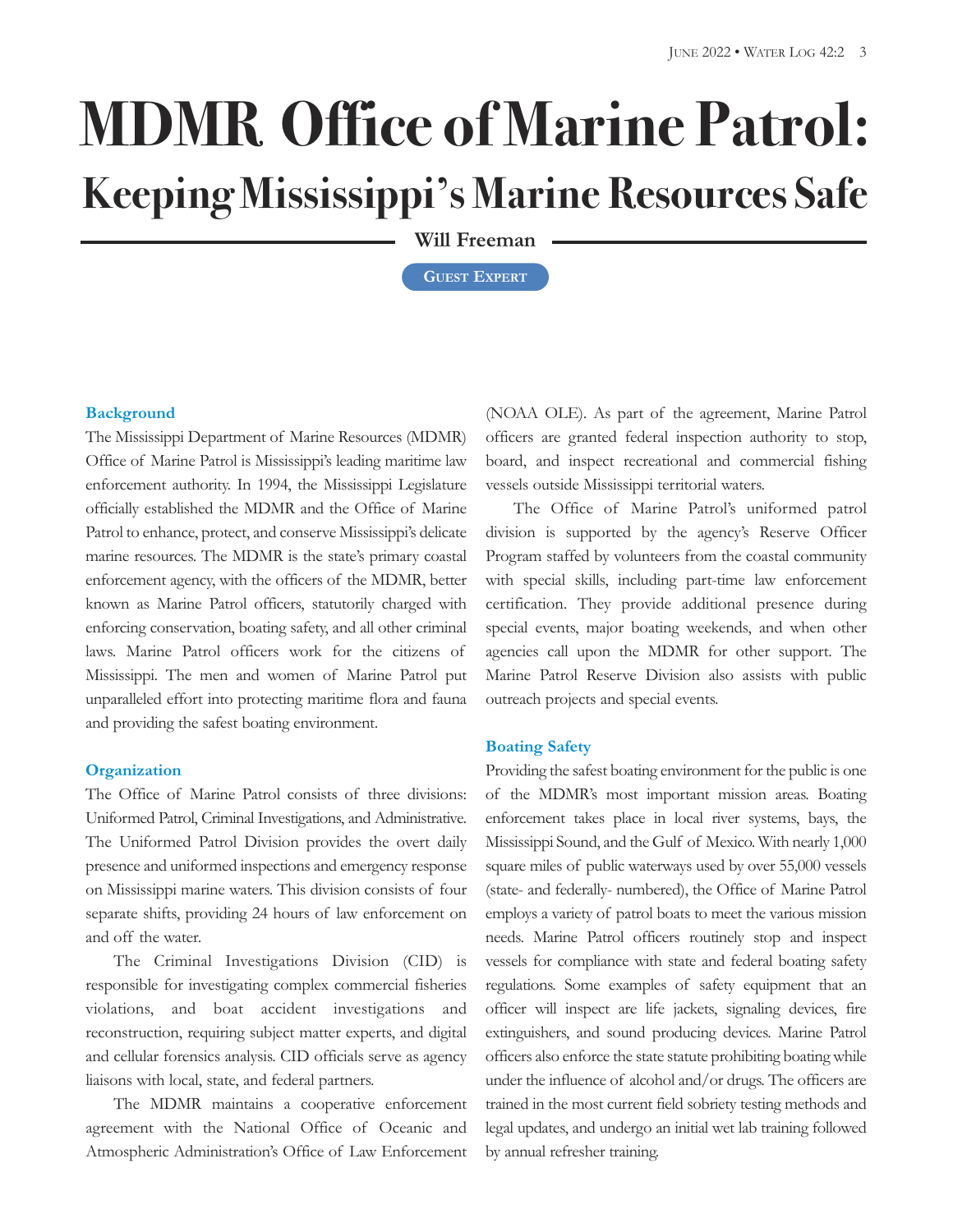

**Marine Patrol officers participate in annual <b>Boating Under the Infl refresher training.**

# **Protection of Marine Resources**

The Office of Marine Patrol uses its legal authority under 49 Miss. Code ch. 15 to inspect recreational and commercial harvesters, processing facilities, seafood retailers and wholesalers, and other entities selling marine resources products. Marine Patrol officers enforce state statutes and administrative regulations to safeguard the state's marine resources.

#### **Joint Enforcement Agreement**

In July 2001, the MDMR entered into a cooperative enforcement agreement with NOAA OLE to provide enforcement of federal regulations in state and federal waters. Through the agreement, Marine Patrol officers carry out regulatory inspections of recreational and commercial



**A Marine Patrol officer located undersized red snapper during a federal patrol.**

fishing vessels in the economic exclusion zone, which extends from three miles seaward of the Mississippi barrier islands to 200 miles into the Gulf of Mexico. A normal patrol may include boarding and inspecting recreational reef fishing vessels, commercial longline vessels, and commercial shrimp trawlers – all in one day.

### **Saltwater Finfish**

Aside from recreational boating, saltwater fishing is one of the most popular hobbies on the Mississippi Gulf Coast. Recreational and commercial fishing make up a large portion of a Marine Patrol officer's resource enforcement efforts. Officers conduct both land and sea patrols to ensure compliance with state and federal regulations.

For example, Marine Patrol officers enforce the provisions of the Tails N' Scales program, a self-check harvest report program for the recreational catch of red snapper. Officers conduct regulatory inspections of trip declarations and harvest efforts as part of the Fishery Management Plan for Reef Fish Resources in the Gulf of Mexico.

The MDMR regulates the taking of popular marine finfish, such as the spotted seatrout, flounder, red drum, sheepshead and tripletail. Some of the illegal fishing activities Marine Patrol officers encounter include unlawful possession of undersized fish, possessing over the limit, fishing during a closed season, unlawful possession of filleted fish, and illegal monofilament gillnet fishing. Oftentimes, when Marine Patrol officers seize illegal fish found in good condition, the illegal catch is donated to non-profit groups, such as local food banks and homeless shelters.

#### **Oysters**

One of the most important harvestable marine species to monitor is the American oyster. The oyster provides employment opportunities for harvesters and processors and provides tasty table fare. Historically, oysters were harvested from public and private reefs in the western Mississippi Sound. Today, private, off-bottom aquaculture provides a greater opportunity for small businesses to offer oysters year-round. Marine Patrol officers patrol the public reefs and aquaculture leases to monitor harvest and ensure compliance with state and federal regulations. Marine Patrol officers provide a uniformed presence in all weather and sea conditions to ensure the public reefs are protected.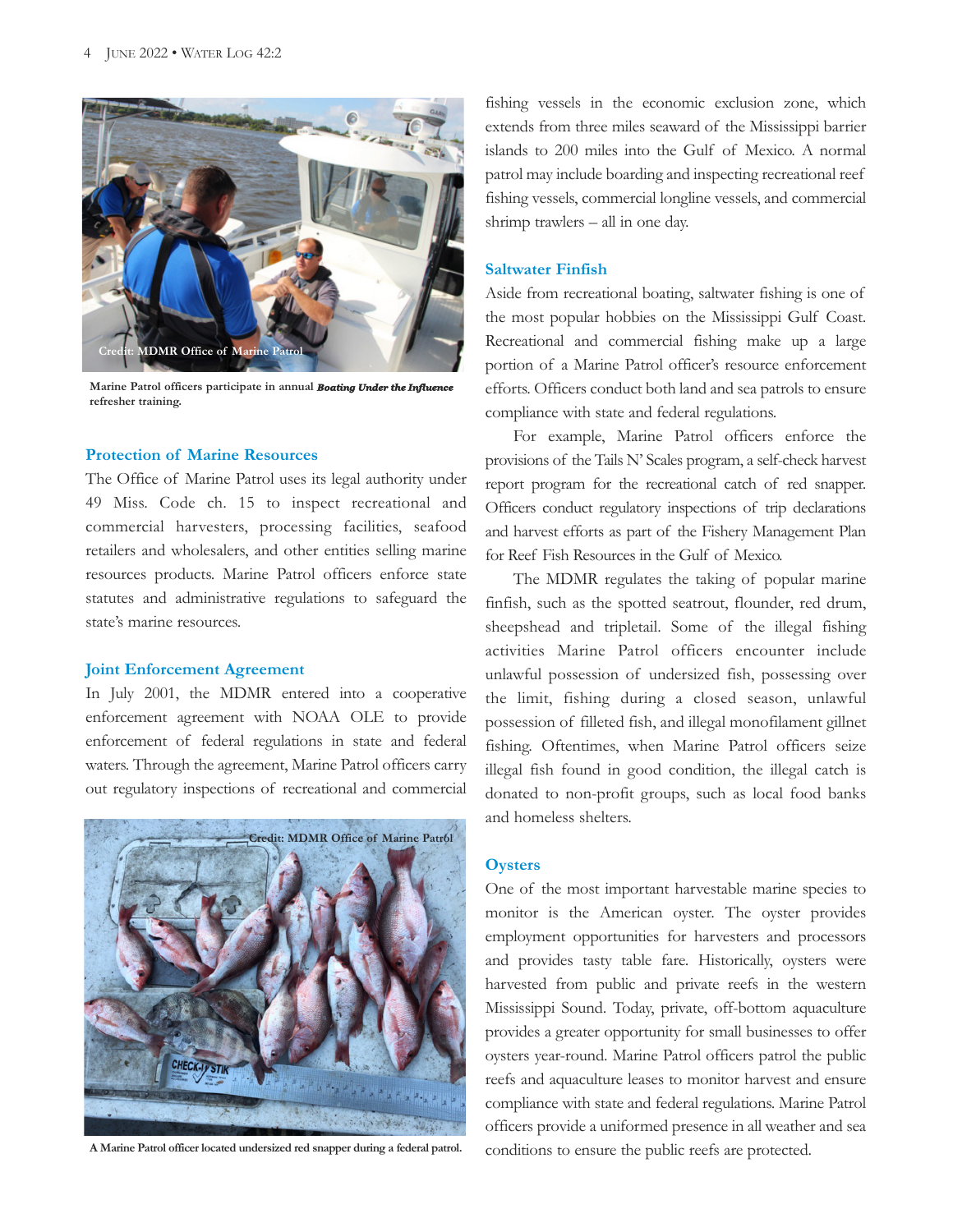Only under safe harvest and processing conditions can oysters be offered to the public for raw consumption. Marine Patrol officers routinely inspect certified processors and dealers for compliance with state and federal regulations governing the safe handling of raw oysters. On occasion, the Office of Marine Patrol partners with other state regulators to ensure that raw oysters served at restaurants are purchased from licensed and certified oyster harvesters and dealers.

#### **Crabs**

Blue Crabs provide year-round recreational enjoyment and commercial gain. The Mississippi Gulf Coast has one of the healthiest crab stocks found in the northern gulf. As part of their resource enforcement duties, Marine Patrol officers routinely inspect both recreational and commercial crab harvesters for compliance with gear and possession laws and regulations. In Mississippi, the harvest of an eggbearing crab, also known as a sponge crab, is prohibited.



**A Marine Patrol officer seized 214 egg-bearing female crabs from a non-resident commercial crab fisherman. Due to the egregiousness of the violation, the court chose to charge the violator one count for each crab, totaling \$107,000 in potential fines. All the crabs were returned to the marine waters.**

Marine Patrol officers work diligently to identify and apprehend those intentionally taking sponge crabs.

Another problem associated with crab fishing is derelict traps. These are the lost, damaged, or forgotten crab traps. Not only do they create an environmental risk, but they also pose a risk to boats, catching in propellors. Shrimpers sometimes find their nets ripped open by the derelict traps.

#### **Shrimp**

Saltwater shrimp are another regulated marine species governed by state and federal regulations. Marine Patrol officers are authorized to inspect shrimp harvesters for licenses, gear, and location of harvest. A regulatory compliance inspection may include measuring the size of the shrimp trawl (net) or its otter doors, and inspecting other species onboard. Under the federal enforcement agreement, Marine Patrol officers also check shrimpers for compliance with federal regulations, such as compliance with the use of turtle excluder devices, better known as TEDs, which allow sea turtles to escape from the nets. Sea turtles are protected under the Endangered Species Act of 1973 (ESA), and ESA regulations require shrimp trawlers to use mitigation gear to reduce incidental catches of sea turtles. An average inspection of a shrimp trawler with four nets will take a Marine Patrol officer over one hour to complete. In some cases, an inspection of a single trawler in violation could consume an entire patrol day.

Marine Patrol officers inspect harvest vessels and bait camps to ensure compliance with regulations pertaining to bait shrimp. Live bait operators are allowed to harvest shrimp yearround to support Mississippi recreational fishermen. Officers patrol the marine waters to ensure shrimp harvesters are avoiding estuarine areas critical to the successful growing of saltwater shrimp. The Mississippi recreational and commercial shrimp season opens in late spring or early summer, depending on the shrimp count. Commercial live bait harvested from Mississippi waters is prohibited from leaving the state.

# **Coastal Wetlands and Derelict Vessels**

The MDMR is statutorily charged with the protection of Mississippi's coastal wetlands. Through an interagency partnership with the MDMR's Office of Coastal Zone Management, Marine Patrol officers inspect for the appropriate permits for all construction within the coastal management zone. In addition to regulatory inspections, officers respond and document reports of damaged wetlands and environmental concerns.

The Office of Marine Patrol assists the Derelict Vessel Removal Program with identifying vessels that could potentially create navigational and/or environmental hazards. Marine Patrol officers provide field reports, affix notices to vessels, and assist in identifying the responsible party for removal.